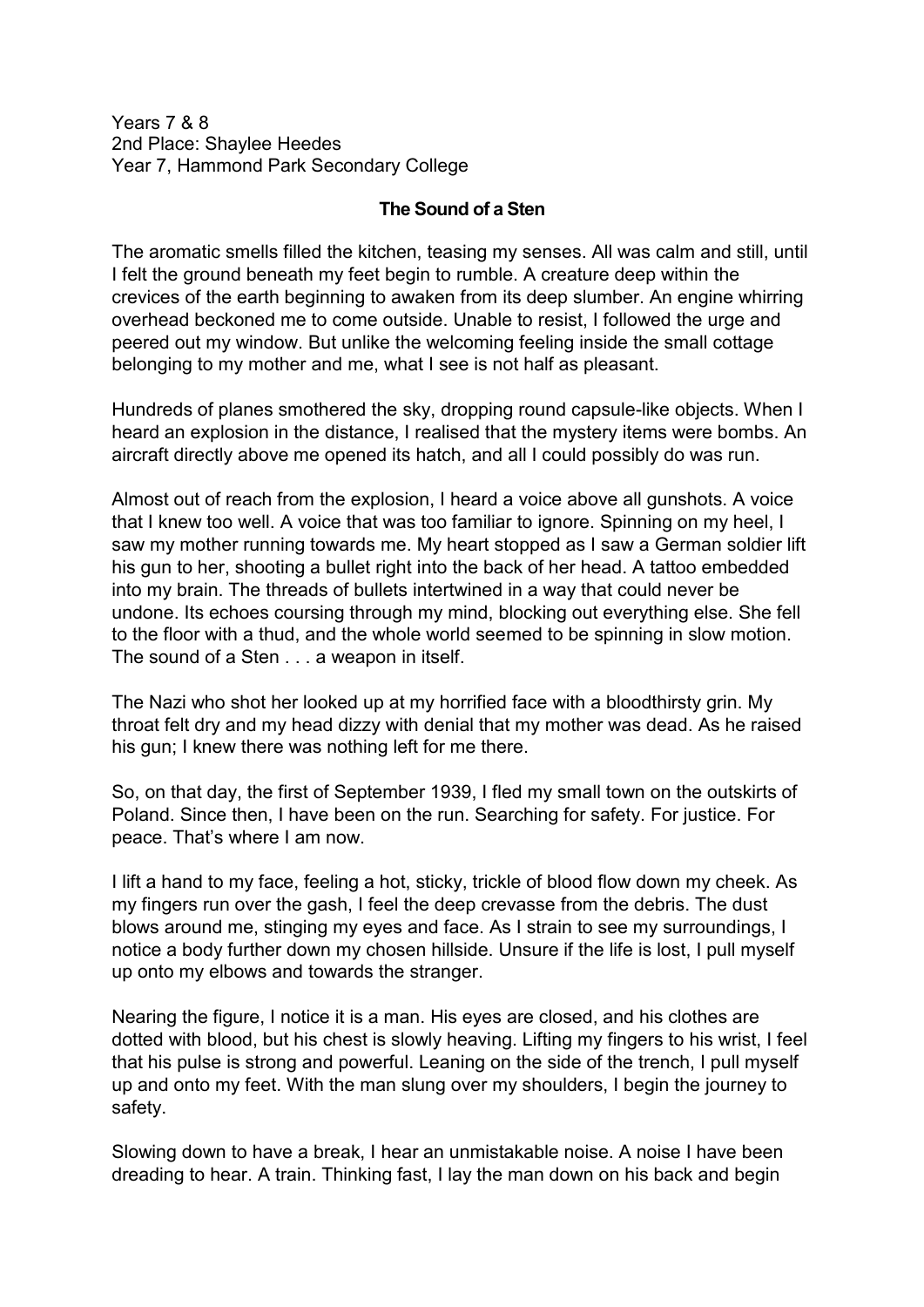shaking his shoulders to wake him up. Nothing. Hearing the train noises getting closer, I frantically try to wake him up. With a swift slap across the face, the man's eyes fly open. I urgently explain to him.

"There is a train coming! Hurry!" I hissed, seeing the realisation in his eyes. We both leap up and dive for cover behind a bush. He has a tall, muscular build and big, brown eyes. His red-brown hair that fell just above his eyes and his slightly hooked nose told me he was a Jew like me. I am suddenly distracted from my thoughts as the train pulls around the bend.

It has hundreds of carriages, all made of wood and metal scraps. Each compartment has a window barricaded with iron bars, stopping the prisoners from escaping. Across the wall of a carriage, words have been messily painted to read '*Auschwitz*'. Immediately my mind was flooded with images of the death camp and its many gas chambers . . . the thought of such a cruel death made me sick. I looked up at the man and noticed he must have been thinking the same thing, as his eyes were full of terror.

Out of the corner of my eye, I see a young woman jump off the train and try to make a run for it. I have high hopes for her, until a soldier guarding the top of the train shoots and she falls to the ground. My eyes begin to well with tears, my sympathy for the woman growing stronger with every second. In that moment I silently pray for all the lives lost during this war and the suffering they had to endure.

After the train is long gone, I begin to crawl out from behind the bush. I feel a hand on my shoulder, forcing me to turn back around. The man looks up at me. His mouth opens to speak, but he seems unsure of what to say. Eventually, he introduces himself.

"My name is Noa," he starts," I escaped a train not long before you found me. It came to my hometown and demanded we all boarded, shooting anyone who refused"

By now, his eyes are red and wet. I don't need him to tell me, because I already know by the look on his face that he lost someone really important to him. Someone who made him wake up in the morning, because he was living his life for them. "I boarded, but never made it to the other side. One hour into the trip, I ripped the bars off the window and jumped. I survived with minimal injuries, including this." He points to the wound on his lower leg, a mark only a bullet could create.

I was so focused on Noa's story that I didn't hear the low whirs of an engine not-sofar away. The steady beat of the train's wheels against the tracks neared, and before we could process what was happening, the train was screeching to a halt in front of us. Much like the previous one, the train's carriages read '*Auschwitz'.*

A Nazi soldier jumped down from atop the train, his steel-capped boots digging into the soil. With a swaggery-strut, he approaches us. Looking us both up and down, the disgust in his face grows more and more with every second. My heart beats faster than ever before, desperately trying to come up with an escape plan. I glance at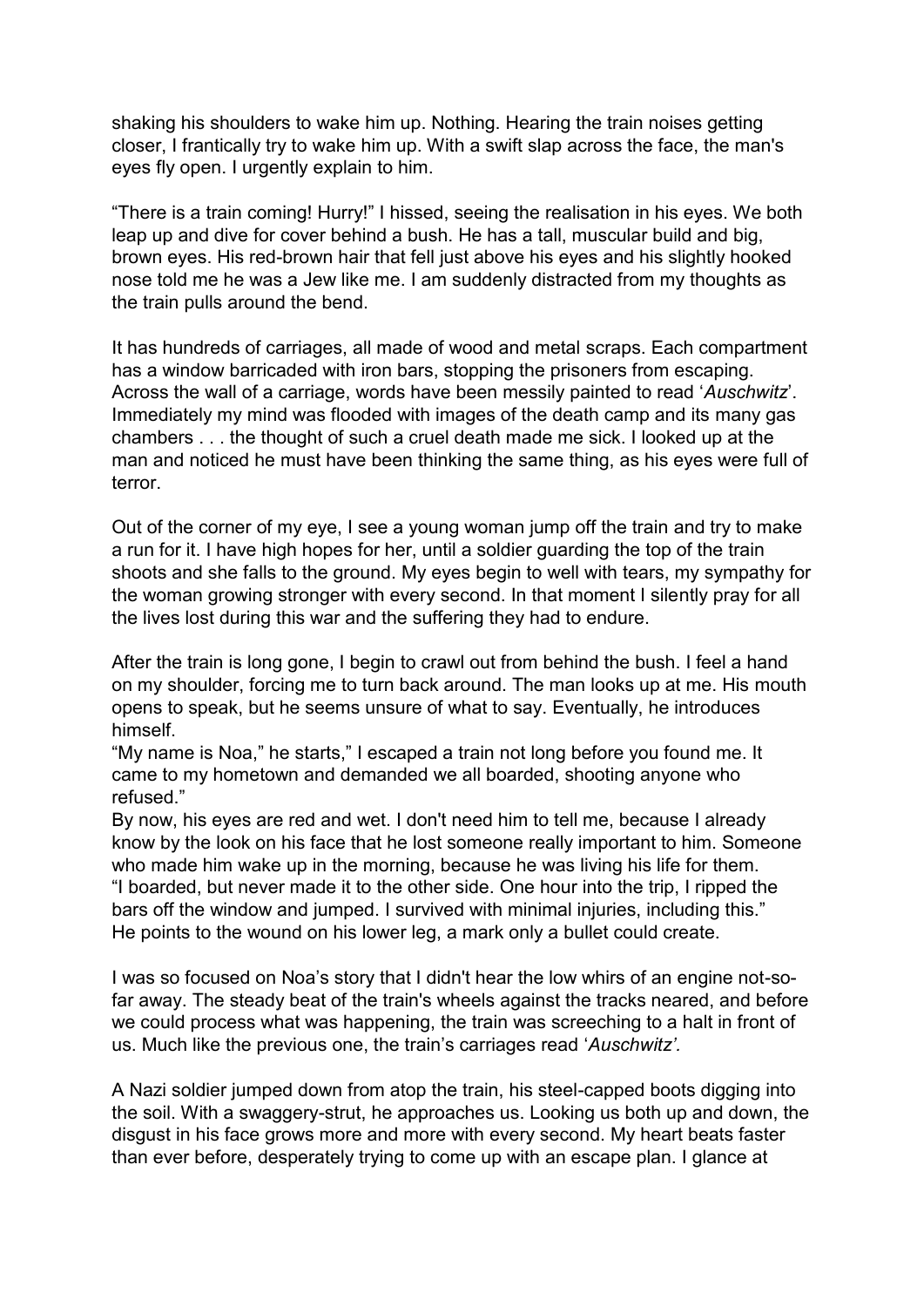Noa, expecting him to put up a fight, but instead, he raises his arms in surrender. The soldier sneers. I have no choice but to do what he says.

Holding us both by the collar, we are dragged toward the train. Using a key around his neck, the soldier unlocks an empty carriage and throws us in. He locks the door behind him, aggressively slamming it shut. As he walks away, I hear him mutter under his breath.

"Filthy Jews."

The compartment is dark, the only light being that of the window. Dust coats the floor, drying my mouth. I suddenly realise that I never actually introduced myself to Noa. As if reading my mind, he looks me in the eye. "You never told me your name."

His voice is calm, relaxing my mind. I breathe in and out, then speak. "My name is Aila. My town was also invaded, but instead of boarding a train, we were bombed and shot. I watched my mother die, and I knew I had to leave." I look up at him and I can tell my words had an impact.

"I'm sorry to hear that, Aila." I can hear by the sincerity in his voice that he really is sorry for what happened to me.

We've been on the train for day-or-so now, Noa's company quenching my loneliness, his words comforting me. We've tried numerous times to bend the bars on the window but haven't had any luck. We often hear gunshots, but we hold each other close to block out the sound of pain. For the first time since my mother died, I feel at ease. It feels like Noa and I against the world. Yes, it is scary. Yes, we are heading towards death. But I no longer feel alone.

"I've heard about Auschwitz. It's a place where they take us Jews to be killed in the most gruesome and cruel ways possible. We're sectioned into groups; some die, some don't."

He pauses, letting his words sink in. My stomach drops. How could we possibly survive?

Our journey must be coming to an end soon, we've been on the train for almost four days now. My water canteen is running low and our stomachs are bloated from starvation, but we're alive. We have come up with a plan to help us escape, but its only flaw is that it will only work if we are grouped together. Both praying three times a day, all we can do is hope that we will be in the same group.

After five long days, we arrive in Oswiecim, the town of Auschwitz. People hurry around the roads with their heads down, trying not to gather any attention from soldiers or passers-by. Our train begins to slow, its wheels sending sparks up. We abruptly stop. I hear carriage doors opening, before ours is flung open by a Nazi soldier. We are ushered out by guns pointed to our heads and the men bearing them wearing cruel smirks. There aren't words to describe the fear I am in.